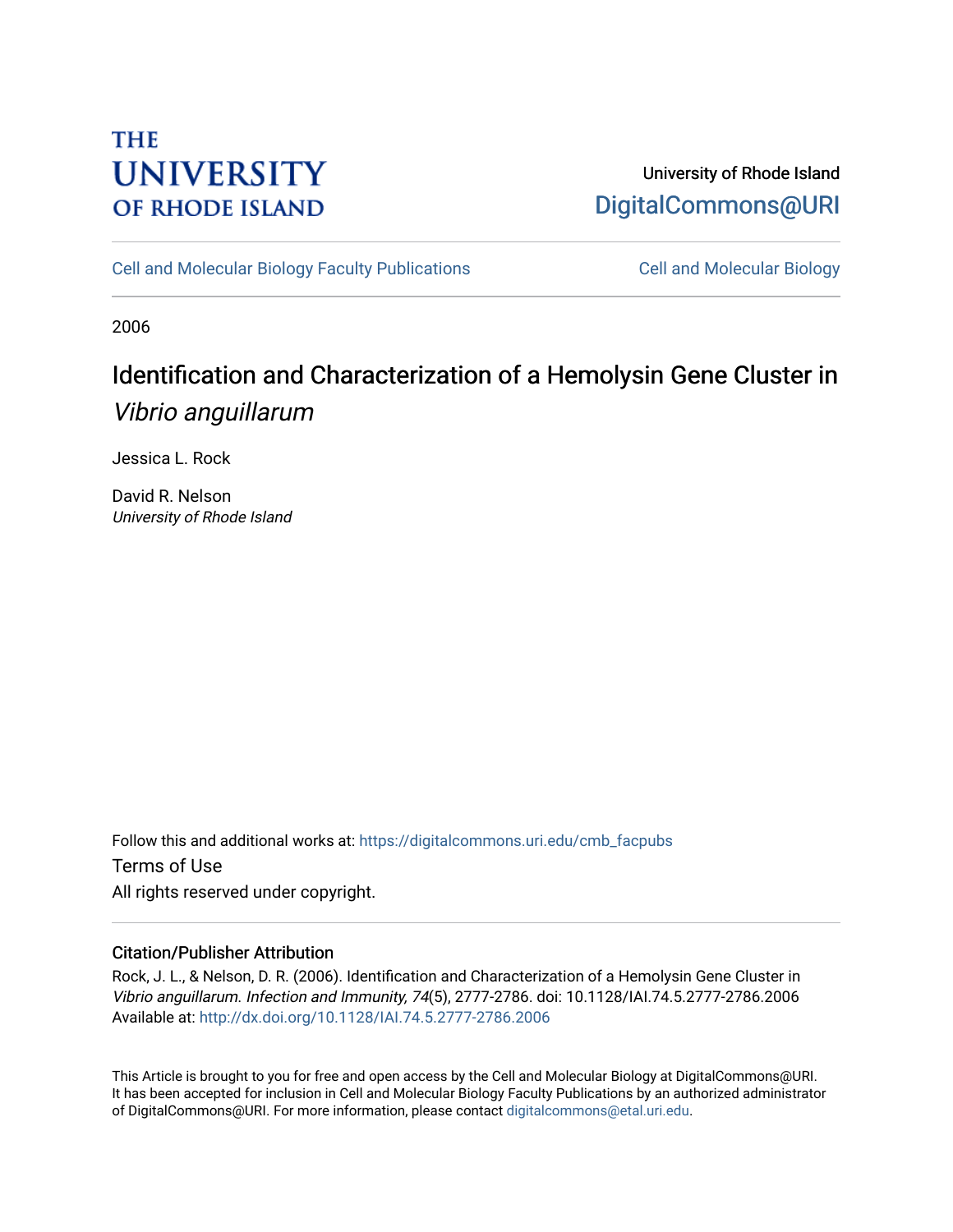### Identification and Characterization of a Hemolysin Gene Cluster in *Vibrio anguillarum*

Jessica L. Rock† and David R. Nelson\*

*Department of Cell and Molecular Biology, University of Rhode Island, Kingston, Rhode Island 02881*

Received 1 July 2005/Returned for modification 29 August 2005/Accepted 6 February 2006

*Vibrio anguillarum* **is a causative agent of vibriosis in fish. Hemolytic activity has been suggested as a virulence factor by contributing to hemorrhagic septicemia and diarrhea. In order to identify and characterize the hemolysin genes and examine the role of hemolytic activity in virulence, a mini-Tn***10***Kan mutagenesis clone bank of** *V. anguillarum* **was screened. While no hemolysin-negative strains were observed, several mutants with two- to threefold-increased hemolytic activity were found. The region containing the insertion mutation was cloned, sequenced, and found to contain the** *V***.** *anguillarum* **hemolysin (***vah1***) and two other open reading frames, coding for a putative lactonizing lipase (***llpA***) and a putative phospholipase (***plp***). The mini-Tn***10***Kan was inserted into** *plp***. Site-directed mutagenesis of each gene revealed that mutations in** *vah1* **and** *llpA* **did not affect hemolytic activity, but insertions into** *plp* **caused a two- to threefold increase in hemolysis. Double mutations in** *plp* **and either** *vah1* **or** *llpA* **resulted in wild-type hemolytic activity. Complementation of** *plp* **restored hemolytic activity to wild-type levels. Spectrophotometric determination of hemolysin specific activity revealed that activity on a per cell basis peaked during the first 2 h of growth in LB20. Real-time quantitative reverse transcriptase PCR used to quantitate transcription of the hemolysin genes** *plp* **and** *vah1* **in** *V. anguillarum* **wild-type strains M93Sm and NB10 revealed that transcription of** *plp* **and** *vah1* **peaked at 2 h of growth in LB20. Additionally, expression of** *vah1* **measured in the** *plp* **mutant strain, JL01, during the first 2 h of growth was >8 times higher than that in M93Sm. Mutations in** *plp* **and** *llpA* **did not affect virulence of** *V. anguillarum***. The mutation in** *vah1* **attenuated** *V. anguillarum* **virulence in fish. These data show that several genes are responsible for hemolytic activity in** *V. anguillarum***. At least three genes (***plp***,** *llpA***, and** *vah1***) are responsible for one hemolytic activity. The data also suggest that** *plp* **acts as a negative regulator of** *vah1* **and** *llpA***.**

*Vibrio anguillarum*, one of the causative agents of vibriosis in finfish, crustaceans, and bivalves, is a gram-negative, motile marine bacterium (2, 7). Vibriosis is a highly significant disease of cultured and wild marine fish, but outbreaks have also been recorded in freshwater, usually associated with feeding of marine fish (2, 23, 24). Vibriosis causes a systemic disease of fish characterized by hemorrhagic septicemia resulting in high mortalities among infected fish. The main sources of *V. anguillarum* infection are thought to be carrier fish and benthic organisms in the marine environment (2). Vibriosis is often the major limiting factor in the successful rearing of salmonids (12, 19).

Factors demonstrated to contribute to the virulence of *V. anguillarum* include the iron acquisition and transport system (6), the EmpA metalloprotease (4, 18), and several genes affecting chemotaxis and motility (15, 17, 21, 22). Hemolytic activity by *V. anguillarum* cells has also been suggested to be a virulence factor during infection of fish by contributing to hemorrhagic septicemia and diarrhea (11). Hirono et al. (11) cloned and sequenced the putative *V. anguillarum* hemolysin gene *vah1* with over 57% amino acid sequence homology to the *Vibrio cholerae* El Tor hemolysin HlyA. *Escherichia coli* cells containing the cloned *vah1* exhibited hemolytic activity, suggesting that *vah1* contains the gene responsible for hemolytic activity in *V. anguillarum*. Additionally, Hirono et al. (11) demonstrated that 25 of 28 strains of *V. anguillarum* contain DNA sequences that hybridize to a *vah1* probe.

In this study, we sought to further characterize the role and expression of the *V. anguillarum* hemolysin. Mini-transposon (mini-Tn*10*Kan) mutagenesis was used to create and screen for hemolysin mutants. Only mutants that exhibited a two- to threefold increase in hemolytic activity above wild-type hemolytic activity were detected. The region surrounding this mutation in *V. anguillarum* was cloned and sequenced. Three separate open reading frames (ORFs) were identified, and each was mutated by site-directed mutagenesis. Each mutant strain was tested for virulence in juvenile Atlantic salmon and compared to the parental wild-type, M93Sm. Hemolysin assays and real-time quantitative reverse transcription-PCR (qRT-PCR) were performed to determine changes in hemolytic activity and expression of hemolysin genes in the wild-type strains M93Sm and NB10, as well as in the original mini-Tn*10*Kan mutant strain, JL01.

#### **MATERIALS AND METHODS**

**Bacterial strains and growth conditions.** Bacterial strains and plasmids used in this study are shown in Table 1. All *V. anguillarum* strains were routinely grown in Luria-Bertani broth (LB) plus 2% NaCl (LB20) (9), supplemented with the appropriate antibiotic, in a shaking water bath at 27°C. Other growth media included LB20, nine salts solution (NSS; a carbon-, nitrogen-, and phosphorusfree salt solution) (9, 14), marine minimal medium (3M) (9, 19), and NSS plus salmon gastrointestinal mucus (200  $\mu$ g protein ml<sup>-1</sup>) (NSSM) (9). Cell densities were determined by serial dilution and plating on LB20 agar plates or by measuring the optical density at 600 nm  $(OD_{600})$ . Antibiotics were used at the following concentrations: kanamycin, 85  $\mu$ g ml<sup>-1</sup>; chloramphenicol, 5  $\mu$ g ml<sup>-1</sup>;

<sup>\*</sup> Corresponding author. Mailing address: Department of Cell and Molecular Biology, 117 Morrill Science Building, University of Rhode Island, Kingston, RI 02881. Phone: (401) 874-5902. Fax: (401) 874- 2202. E-mail: dnelson@uri.edu.

<sup>†</sup> Present address: Cubist Pharmaceuticals, 65 Hayden Ave., Lexington, MA 02421.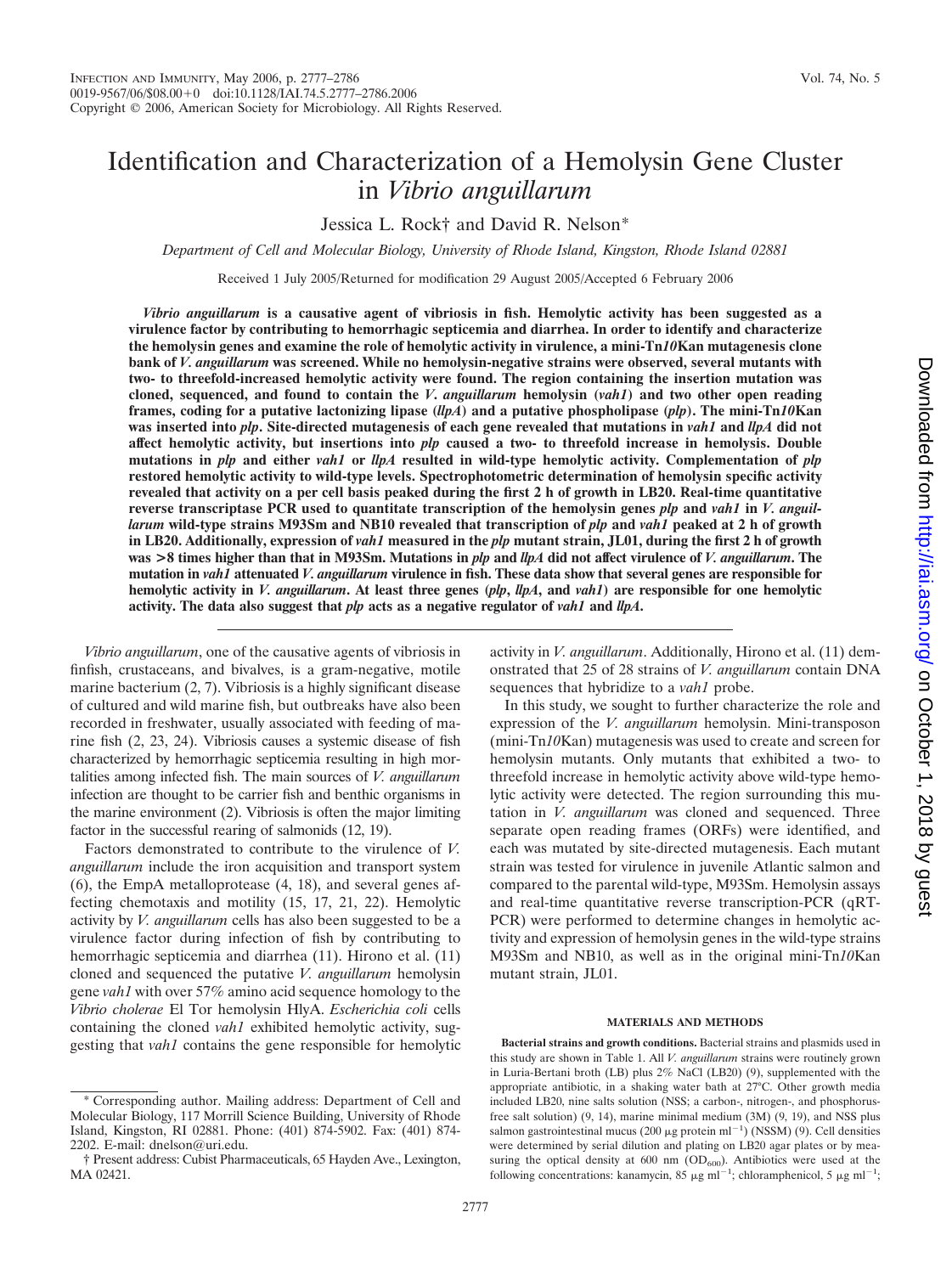| 17 abile 1. Ottains and plasmids ased in this study |                                                                                                                                                                            |                       |  |  |  |
|-----------------------------------------------------|----------------------------------------------------------------------------------------------------------------------------------------------------------------------------|-----------------------|--|--|--|
| Strain or plasmid                                   | Characteristic(s)                                                                                                                                                          | Source or reference   |  |  |  |
| <b>Strains</b>                                      |                                                                                                                                                                            |                       |  |  |  |
| V. anguillarum                                      |                                                                                                                                                                            |                       |  |  |  |
| M93Sm                                               | Spontaneous $Smr$ mutant of M93 (serotype J-O-1)                                                                                                                           | Denkin and Nelson (5) |  |  |  |
| <b>NB10</b>                                         | Wild type (serotype O1)                                                                                                                                                    | Milton et al. $(18)$  |  |  |  |
| JL01                                                | Sm <sup>r</sup> Km <sup>r</sup> plp mutant; mini-Tn10Km, insertion into plp                                                                                                | This study            |  |  |  |
| JR1                                                 | Sm <sup>r</sup> Cm <sup>r</sup> vah1 mutant; pNQ-vah1 insertion into vah1                                                                                                  | This study            |  |  |  |
| JR <sub>2</sub>                                     | $Smr$ Cm <sup>r</sup> plp mutant; pNQ-plp insertion into plp                                                                                                               | This study            |  |  |  |
| SC <sub>1</sub>                                     | $Smr$ Cm <sup>r</sup> <i>llpA</i> mutant; pNQ- <i>llpA</i> insertion into <i>llpA</i>                                                                                      | This study            |  |  |  |
| JR3                                                 | $Smr$ Km <sup>r</sup> Cm <sup>r</sup> plp mutant; mini-Tn10Km insertion into plp vah1 mutant;<br>pNQ-vah1 insertion into vah1                                              | This study            |  |  |  |
| JR8                                                 | JL01 complemented with pSUP202-plp                                                                                                                                         | This study            |  |  |  |
| <b>JR10</b>                                         | Sm <sup>r</sup> Km <sup>r</sup> Cm <sup>r</sup> plp mutant; mini-Tn10Km llpA mutant; pNQ-llpA<br>insertion into <i>llpA</i>                                                | This study            |  |  |  |
| E. coli                                             |                                                                                                                                                                            |                       |  |  |  |
| $DH5\alpha$                                         | $F^ \phi$ 80dlacZ $\Delta$ M15 $\Delta$ (lacZYA-argF) U169 recA1 endA1 hsdR17(r <sub>v</sub> = m <sub>v</sub> <sup>+</sup> )<br>phoA supE44 $\lambda^-$ thi-1 gyrA96 relA1 | Invitrogen            |  |  |  |
| XL1MRF                                              | recA1 endA1 gryA96 thi-1 hsdR17 supE44 relA1 (lac-pro) [F' proABlacI<br>$lacZ$ M15 Tn10 (Tet <sup>r</sup> )]                                                               | Stratagene            |  |  |  |
| <b>SM10</b>                                         | thi thr leu tonA lacY supE recA RP4-2-Tc::Mu::Km $(\lambda pir)$                                                                                                           | Milton et al. $(18)$  |  |  |  |
| <b>CC118</b>                                        | <i>Npir</i> pLOFKm                                                                                                                                                         | Herrero $(10)$        |  |  |  |
| Plasmids                                            |                                                                                                                                                                            |                       |  |  |  |
| $pB$ luescript SKII <sup>+</sup>                    | Ap <sup>r</sup> lacZ; pUC ORI                                                                                                                                              | Stratagene            |  |  |  |
| pCR2.1                                              | $Knr$ Ap <sup>r</sup> ; pUC origin, LacZ $\alpha$                                                                                                                          | Invitrogen            |  |  |  |
| pNQ-705.1                                           | Suicide vector, requires pir Cm <sup>r</sup>                                                                                                                               | Milton et al. (18)    |  |  |  |
| pSUP202                                             | $Tc^{r}$ Ap <sup>r</sup> Cm <sup>r</sup>                                                                                                                                   | Milton et al. (18)    |  |  |  |
| $pSUP202$ - $plp$                                   | <i>plp</i> inserted into Cm <sup>r</sup> cassette of pSUP202                                                                                                               | This study            |  |  |  |
| $pNQ-705$ $plp$                                     | $pNQ705 + plp$ fragment in SacI/XbaI site                                                                                                                                  | This study            |  |  |  |
| $pNQ-705$ vah1                                      | $pNQ705 + vah1$ fragment in SacI/XbaI site                                                                                                                                 | This study            |  |  |  |
| $pNQ-705$ llpA                                      | $pNQ705 + llpA$ fragment in SacI/XbaI site                                                                                                                                 | This study            |  |  |  |
| $pCR2.1$ - $plp$                                    | $pCR2.1 + plp$ (amplified with $plpCF/plpCR$ )                                                                                                                             | This study            |  |  |  |

TABLE 1. Strains and plasmids used in this study

and streptomycin, 200  $\mu$ g ml<sup>-1</sup>. All *E. coli* strains were routinely grown in LB supplemented with the appropriate antibiotic(s) in a shaking water bath at 37°C.

**Mini-Tn***10***Kan mutagenesis.** Mini-Tn*10*Kan mutagenesis was carried out using a modification of the method developed by Herrero et al. (10). Briefly, *V. anguillarum* was mated with *E. coli* CC118( $\lambda$ *pir*)( $p$ LOFKm) containing the mini-Tn*10*Kan. Aliquots (100 µl) from overnight cultures of each organism were mixed in 2.5 ml NSS plus 2.5 ml 10 mM MgSO4. The cells were vacuum filtered onto a 0.45-µm filter and placed cell side up on LB15 agar plates (Luria-Bertani agar plus 1.5% NaCl) and incubated for 16 h at 27°C. After incubation, the filter was removed from the plate and suspended in 2.5 ml NSS plus 2.5 ml 10 mM MgSO4. The suspension was vortexed vigorously to remove bacteria from the filter, and aliquots  $(100 \mu l)$  of the cell suspension were spread plated onto LB20  $\text{Sm}^{200}$  Kan<sup>85</sup> (200 µg ml<sup>-1</sup> streptomycin and 85 µg ml<sup>-1</sup> kanamycin) plates to select for *V. anguillarum* mutants containing a mini-Tn*10*Kan insertion (5, 10). *V.* anguillarum colonies able to grow on LB20 Sm<sup>200</sup> Kan<sup>85</sup> were transferred onto blood agar plates, and hemolytic activity was determined by measuring  $\beta$ -hemolysis after 24 h at 27°C.

**Selection for hemolysin mutants and hemolysin assays.** *V. anguillarum* colonies resulting from either mutagenesis procedure (mini-Tn*10*Kan or site directed) were transferred onto blood agar plates, and hemolytic activity was determined by measuring  $\beta$ -hemolysis after 24 h at 27°C. The level of hemolytic activity was also quantitated using a modification of the method described by Hirono et al. (11). The assay was done in 96-well microtiter plates. Twofold dilutions of 500  $\mu$ l cell supernatant from *V. anguillarum* strains were added to 1 ml 5% sheep erythrocytes in 10 mM Tris-Cl (pH 7.5)–0.9% NaCl buffer and incubated at 27°C for 24 h, and the optical density of the sample was measured at 428 nm using an Ultraspec 4000 spectrophotometer (Pharmacia) and compared to a negative control consisting of buffer plus sheep erythrocytes. A third method to quantitate hemolytic activity of mutants was done in microcentrifuge tubes. The tubes contained 1 ml 5% sheep erythrocytes and twofold dilutions of cell supernatant taken at various time points of growth (0, 1, 2, 4, 6, 12, 24, and 48 h) and added to 10 mM Tris-Cl (pH 7.5)–0.9% NaCl buffer and incubated for 24 h. The samples were centrifuged at  $1,000 \times g$  for 2 min, and the optical density of the resulting supernatant was read at 428 nm. Hemolysis units were calculated as  $OD_{428}/$ dilution. In most cases, a  $2^{-1}$  dilution was used. The hemolytic specific activities were calculated as (hemolysis units/CFU ml<sup>-1</sup>)  $\times$  10<sup>9</sup>.

**DNA isolation.** Genomic DNA was isolated from *V. anguillarum* strains using the QIAGEN DNeasy kit (QIAGEN, Valencia, CA) according to the manufacturer's instructions. The isolated DNA was further purified and concentrated by ethanol precipitation (3). The purified genomic DNA was quantitated spectrophotometrically by measuring absorption at 260 nm and 280 nm using an Ultraspec 4000 spectrophotometer (Amersham Pharmacia Biotech, Piscataway, NJ).

**Southern analysis.** Total genomic DNA was extracted from *V. anguillarum* M93Sm, JL01, and JL03 using a DNeasy tissue kit (QIAGEN, Valencia, CA) according to the manufacturer's instructions. DNA from each bacterial strain (4 -g) was digested to completion with SacI and XbaI (Promega, Madison, WI) according to the instructions of the manufacturer, and the fragments were separated by agarose gel electrophoresis (0.8% agarose gel, 100 V) in Tris-acetate-EDTA buffer (3). The samples were prepared for Southern analysis as described by Ausubel et al. (3), with a modification to the transfer process to allow the usage of the Turboblotter Rapid Downward Transfer system (Schleicher & Schuell Inc., Keene, NH). The DNA was transferred onto a nylon membrane using the Turboblotter system according to the instructions of the manufacturer. The transfer was allowed to run for 3 h. The DNA was bound to the membrane by cross-linking using a UV cross-linker (FB-UVXC-1000; Fisher Scientific). Blots were probed with a digoxigenin (DIG)-dUTP-labeled probe (Boehringer Mannheim) for the mini-Tn*10*Kan. The kanamycin resistance gene probe was created by PCR amplification of a 200-bp region of the kanamycin resistance gene using primers KanF and KanR (Table 2) and the Boehringer Mannheim DIG-PCR probe synthesis kit (DIG labeling kit; Roche). Blots were hybridized at 51°C for 16 h in a Roller Blot Hybridizer HB-30 (Techne, Cambridge, England).

Detection of the hybridized fragments was carried out using the kanamycin resistance gene probe with the enhanced chemiluminescence kit (DIG High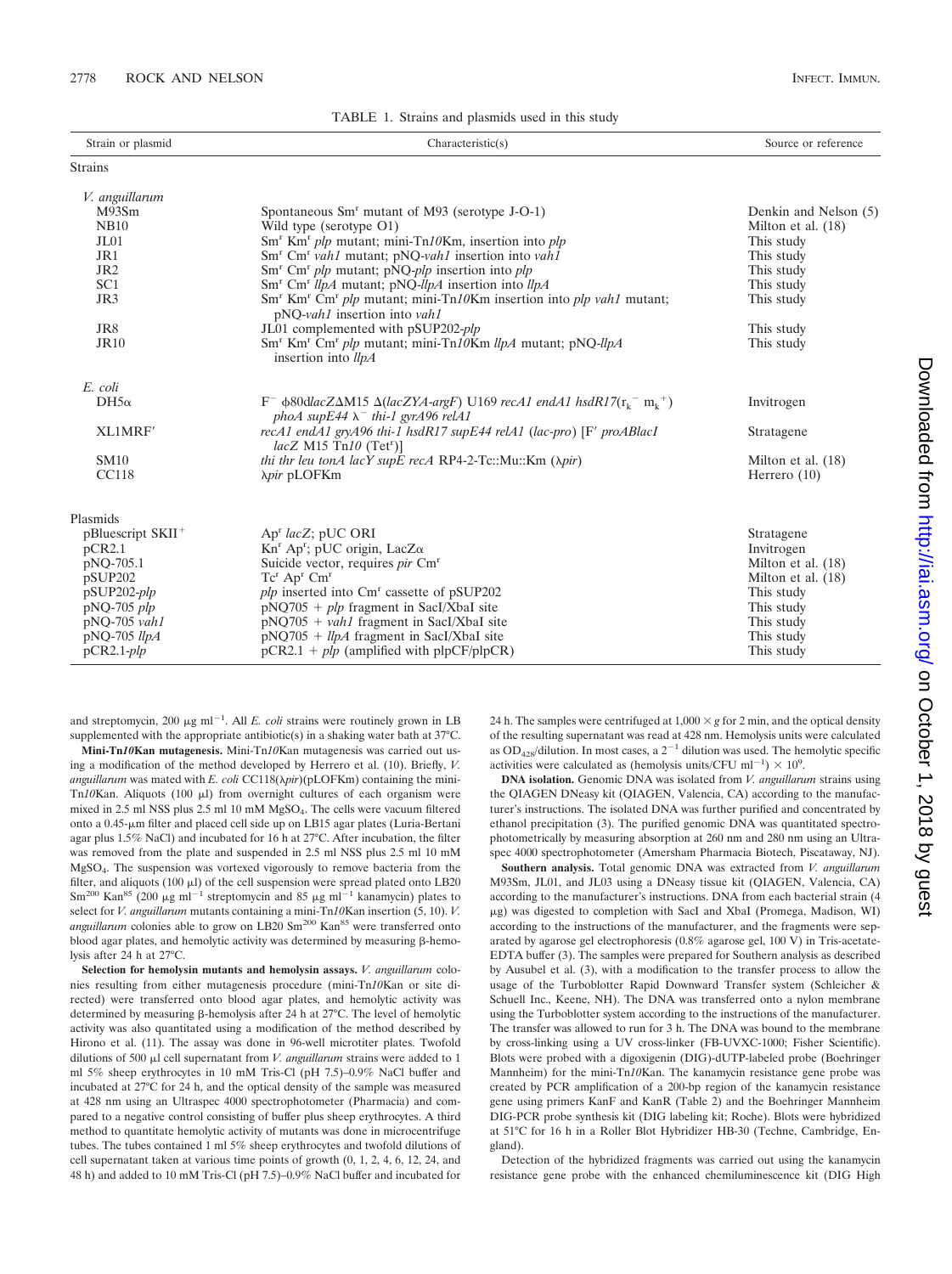TABLE 2. Primers used in this study

| Primer              | Sequence $(5'$ to $3')^a$           | Target      |
|---------------------|-------------------------------------|-------------|
| KanD-S1             | GTTTCATTTGATGCTCGATGAG              | $Kmr$ gene  |
| KanD-S2             | GATGTTGGACGAGTCGGAATCG              | $Kmr$ gene  |
| KanD-S3             | GCGTACCTTTGCCATGTTTCAG              | $Kmr$ gene  |
| KanD-S4             | CGAGCAAGACGTTTCCCGTTG               | $Kmr$ gene  |
| MT3                 | GCGCAATTAACCCTCACTAAAGGG            | pBluescript |
| MT7                 | GCGTAATACGACTCACTATAGGGC            | pBluescript |
| SD vah1-R           | GCTAGTCTAGATTTGCGCGTTATTAG          | vah1        |
| SD vah1-F           | GCTAGGAGCTCTACGCGAGTGTTTTG          | vah1        |
| pNQ705-R            | TTTGCGTAACGGCAAAAGCACCGC            | pNQ705      |
| SD Lip/Heme R1      | <b>GCTAGTCTAGAACGGATACCACCTCAGA</b> | plp         |
| SD Lip/Heme F1      | GCTAGGAGCTCAGTGTCTCTTCACACC         | plp         |
| SD Lip/Heme F2      | GCTAGGAGCTCTATTCTGACCTTGCCAT        | plp         |
| SD Lip/Heme R2      | <b>GCTAGTCTAGACGCTGATGAATCCCCTA</b> | plp         |
| SD Lip/Heme F3      | GCTAGGAGCTCAATCTGTTGCTGGGT          | plp         |
| SD LacLip F         | GCTAGGAGCTCTCTAAGTGGTTAC            | llpA        |
| SD LacLip R         | GCTAGTCTAGAGGGCACATTAAAGAGGG        | llpA        |
| RT llp-F            | <b>GCCAAGCCCGTTGAATTTCATC</b>       | llpA        |
| RT llp-R            | GCTGGCCGGAGTCGATTATTTCT             | llpA        |
| RT vah1-R1          | GACCGCCGAATCGATGATGAATC             | vah1        |
| RT vah1-R2          | CGCTATTGCCATTATGTCAGG               | vah1        |
| RT plp-R1           | GAGAACCTATTGTCTGCTCGAA              | plp         |
| RT plp-R2           | GAGGGTATTTTCTGGCTGGTAG              | plp         |
| llpF RT             | GGTGGCGTTAAGTAAGACAGGCTA            | llpA        |
| llpR RT             | TAGAAATAATCGACTCCGGCCAGC            | llpA        |
| plpF RT             | CAGACGACCACCAGTAACCACTAA            | plp         |
| vah1F <sub>RT</sub> | TAGATGATGATACAACGGGTGCGG            | vah1        |
| vah1R RT            | GTCGACCAGTCTCGGAAATAAGCA            | vah1        |
| plpR RT             | GCAATCATGATGACCCAGCAACAG            | plp         |
| vah1 CR             | GCTAGCTGCAGTCGCATAGTTTTGGT          | vah1        |
| vah1 CF             | GTCAGCTGCAGATAAGCGGTAACTGGTT        | vah1        |
| plp CF              | GCTAGCTGCAGTTTCAGGTGCGTAT           | plp         |
| plp CR              | GCTAGCTGCAGTTTGGAACGCCGACT          | plp         |
| llp iPCR            | GCAGTACTCACTTGGGTAAGGTGATC          | llpA        |
| plp iPCR            | GGTGACAGCCTTTCGGATACAGGAA           | plp         |
| F vah1 RT (AFT)     | <b>ACCGTTACTTCCGGTGAGTTCAAG</b>     | vah1        |
| R vah1 RT (AFT)     | CATCGTGGGTACTGATTGCGTAGT            | vah1        |

*<sup>a</sup>* Restriction sites within primers are in boldface.

Prime DNA labeling and detection starter kit; Boehringer, Mannheim, Germany).

**Cloning of the mini-Tn***10***Kan insertion mutation.** The region surrounding the gene interrupted in the mini-Tn*10*Kan mutagenesis was cloned into pBluescript SKII<sup>+</sup>. Briefly, genomic DNA from *V. anguillarum* JL01 was digested with SacI, treated with calf intestinal alkaline phosphatase (Promega, Madison, WI), and then ligated using T4 DNA ligase (Promega, Madison, WI) into the SacI-digested site of pBluescript SKII<sup>+</sup>. The ligated DNA was used to transform *E. coli* XL1MRF by electroporation using a Bio-Rad electroporation system. Transformants were selected on LB agar plates supplemented with kanamycin and ampicillin (13). Plasmid DNA was purified from the clone using a QIAGEN Mini-Prep kit (QIAGEN). The plasmids (pJL01.1 to -1.7) were checked for the presence of inserted *V. anguillarum* DNA containing mini-Tn*10*kan by restriction digestion and agarose gel electrophoresis. Clones of interest were saved for future study.

**PCR amplification.** All PCRs were done using *Taq* DNA polymerase (QIAGEN) under the following conditions: 93°C for 3 min, 93°C for 30 s, 58 to 60°C for 1 min, and 68°C for 30 s, repeated for 40 cycles with a final extension at 68°C for 7 to 10 min. All PCRs were carried out in a GeneAmp PCR System 9700 (Applied Biosystems, Foster City, CA). The modifications to the PCR cycle were dependent on the melting temperature of the primers used and the length of the desired amplicon.

All real-time qRT-PCRs were carried out using Mx4000 Multiplex QPCR system (Stratagene, La Jolla, CA). Total RNA from the wild-type strain M93Sm and all mutant strains created in this study were isolated using an RNeasy tissue kit (QIAGEN, Valencia, CA) according to the manufacturer's instructions. The RNA was treated with DNase, quantitated, and then diluted to 10 ng RNA in 15 µl of reaction buffer. The RNA was added to Brilliant SYBR Green qRT-PCR Master Mix kit (Stratagene, La Jolla, CA). The following temperatures and times for the qRT-PCR: 1 cycle for 30 min at 50°C, 1 cycle for 10 min at 95°C, and 40 cycles of PCR with activation at 95°C for 15 min, denaturation at 95°C for 30 s, annealing at 58°C, and extension for 1 min at 72°C. Calculation of transcript number was per 10 ng of total *V. anguillarum* DNA. Each time point presented is the average of duplicate samples. Each experiment was repeated at least twice.

**Construction of pNQ705-***vah1***, pNQ705-***plp***, and pNQ705-***llpA***.** Total genomic DNA from M93Sm was isolated using a DNeasy tissue kit (QIAGEN, Valencia, CA) according to the manufacturer's instructions. Restriction sites (SacI and XbaI) were added to the PCR primer set that amplifies a 200- to 400-base sequence in the center of the gene of interest. Briefly, primers from the *vah1* sequence (*vah1*F and *vah1*R) (Table 2) were used to amplify a 400-bp fragment of *vah1* from *V. anguillarum* M93Sm genomic DNA located starting at 400 bp from the 5 terminus of the *vah1* gene. Primers for *plp* (*plp*F and *plp*R) (Table 2) were used to amplify a 250-bp fragment from *V. anguillarum* genomic DNA located 400 bp from the 5' terminus of the *plp* gene. Primers for *llpA* (*llpF* and *llp*R) (Table 2) were used to amplify a 250-bp fragment of *llpA* from *V. anguillarum* genomic DNA located 400 bp from the 5 terminus of the *llpA* gene. The amplified PCR product for each gene of interest (*vah1*, *plp*, and *llpA*) was digested with the restriction enzymes SacI and XbaI (Promega, Madison, WI) and ligated using T4 DNA ligase (Promega, Madison, WI) into the suicide vector pNQ705, previously digested with SacI and XbaI to yield pNQ705-*vah1*, pNQ705-*plp*, or pNQ705-*llpA*, respectively. The resulting plasmids were then introduced into *E. coli* SM10 by electroporation transformation using a Gene Pulser (Bio-Rad, Richmond, CA). Transformants were incubated for 1 h at 37°C in a shaking water bath and plated onto LB agar plates containing 20  $\mu$ g/ $\mu$ l chloramphenicol (Cm20). Plasmid DNA was harvested from overnight *E. coli* cultures using QIAGEN Miniprep Spin kit according to the manufacturer's instructions. To confirm that the insert was successfully ligated into pNQ705, the purified plasmid DNA was digested with SacI and XbaI and the resulting DNA fragments were separated by electrophoresis on a 1% agarose gel in Tris-acetate-EDTA buffer run at 80 V for 1.5 h (3).

**Site-directed mutagenesis.** Site-directed mutagenesis was carried out using a modification of the procedure described by Milton and Wolf-Watz (18). Briefly, overnight cultures of *V. anguillarum* M93Sm and *E. coli* SM10 containing the pNQ705-based plasmids (pNQ705-*vah1*, -*plp*, and *-llpA*) were prepared and mixed at recipient/donor ratios of 1:1 or 3:1 in NSS plus 10 mM MgSO4. The cell suspension was vacuum filtered onto a  $0.22$ - $\mu$ m-pore nylon membrane, which was placed on an LB15 agar plate and allowed to incubate overnight at 27°C. Following incubation, the cells were removed from the filter by vigorous mixing in NSS plus 10 mM  $MgSO_4$ . The cell suspension (100  $\mu$ l) was plated on LB20 Sm<sup>200</sup> Cm<sup>5</sup> and allowed to incubate at 27°C until *V. anguillarum* colonies were observed (16 to 24 h).

Each site-directed mutation was confirmed by PCR amplification of the novel junction between pNQ705 and the cloned gene fragment for each gene of interest (*plp*, *vah1*, and *llpA*) using primer sets containing pNQ705-R and *plp*F, *vah1*F, or *llp*F, respectively.

**Complementation of mutants.** The cloned *V. anguillarum plp* gene was tested for its ability to complement JL01. The mutant was complemented by cloning the wild-type gene into the shuttle vector pSUP202 (accession no. AY428809). Briefly, total genomic DNA from M93Sm was isolated using a DNeasy tissue kit (QIAGEN, Valencia, CA). Restriction sites (PstI) were added to the PCR primer set that amplifies the gene of interest plus flanking DNA that may include promoter regions. The amplified PCR product was digested with PstI (Promega, Madison, WI). The fragment was ligated into pSUP202 (also digested with PstI) using T4 DNA ligase (Promega, Madison, WI) to yield pSUP202-*plp*. Briefly, primers amplifying the entire *plp* gene plus 250 bases flanking both the 5' and 3 ends were amplified using primers plpCF and plpCR (Table 2), resulting in a 2-kbp amplicon. The 2-kbp amplicon was ligated into pCR2.1 using the TOPO TA cloning system, resulting in the plasmid pCR2.1-*plp*. Insertion of *plp* into pCR2.1 was confirmed using PCR (primers plpCF and plpCR) and restriction analysis with EcoRI. pCR2.1-*plp* was digested with EcoRI, and the *plp*-containing fragment was ligated into the unique EcoRI site of the shuttle vector pSUP202, resulting in the plasmid pSUP202-*plp*. Insertion was confirmed by PCR amplification (using primers plpCF and plpCR) and restriction analysis with EcoRI. pSUP202- $plp$  was introduced into  $E$ . coli DH5 $\alpha$  by electroporation and then transferred into *V. anguillarum* JL01 by conjugation to complement the *plp* mutation.

Aliquots (100  $\mu$ l) from overnight cultures of *E. coli* DH5 $\alpha$  (pSUP202-*plp*) and JL01 were mixed in 2.5 ml NSS plus 2.5 ml 10 mM MgSO<sub>4</sub>. The cells were vacuum filtered onto a 0.45-µm-pore filter, placed cell side up on LB15 agar plates (Luria-Bertani agar plus 1.5% NaCl), and incubated for 16 h at 27°C. After incubation, the filter was removed from the plate and suspended in 2.5 ml NSS plus  $2.5$  ml 10 mM MgSO<sub>4</sub>. The suspension was vortexed vigorously to remove bacteria from the filter, and aliquots  $(100 \mu l)$  of the cell suspension were spread plated onto LB20 Sm<sup>200</sup> Kan<sup>85</sup> Ap<sup>200</sup> (200  $\mu$ g ml<sup>-1</sup> streptomycin, 85  $\mu$ g ml<sup>-1</sup>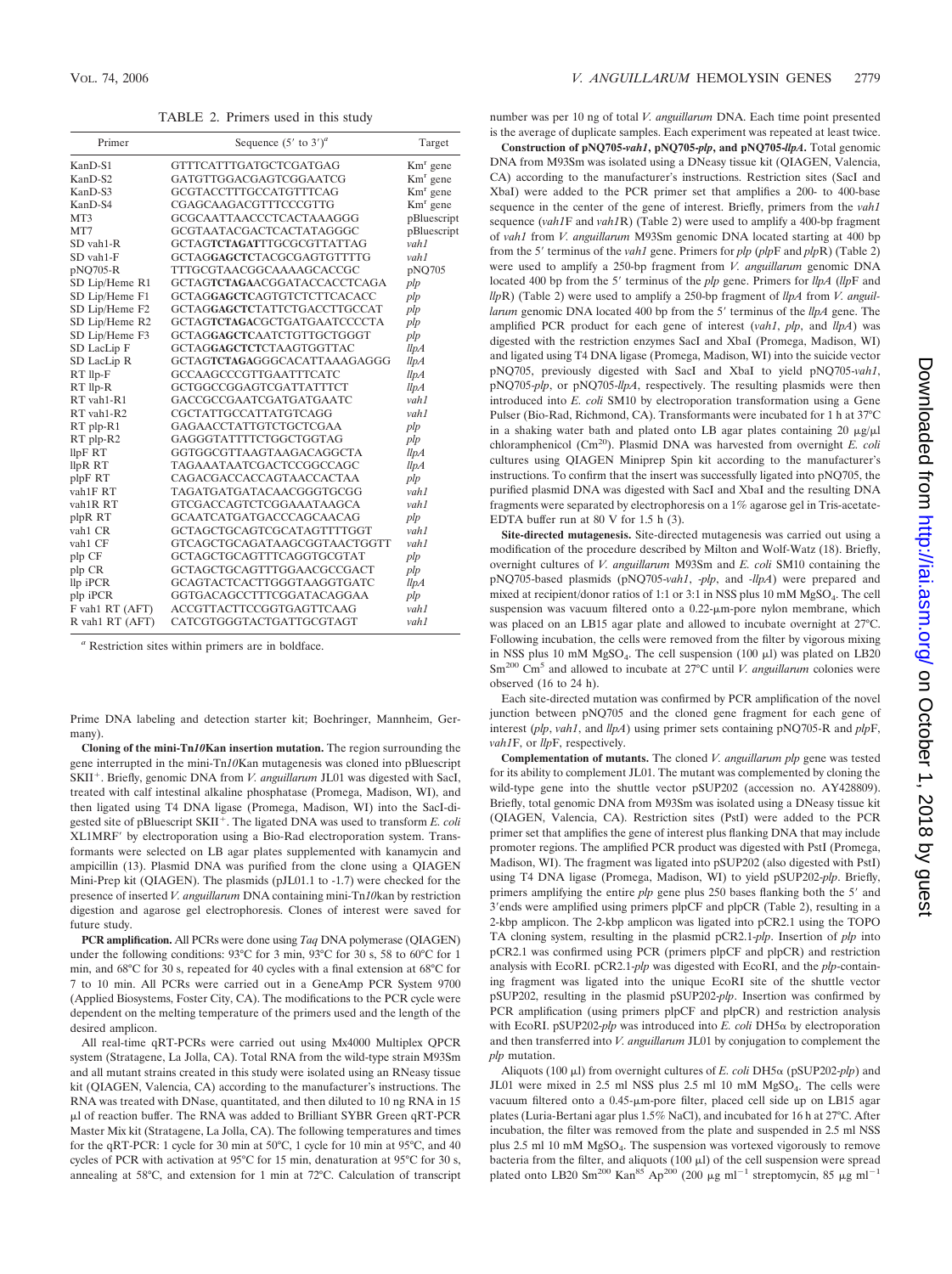Wild type strains: M93Sm





Mini-Tn10Kan mutants:





Site-directed (M93Sm) mutants:  $JRI (vah1)$ 





Double mutants: JR3 (plp vah1)







FIG. 1. Hemolytic activity of *V. anguillarum* wild-type strains (M93Sm and NB10) and mutant strains (JL01, JL03, JR1, SC1, JR3, JR8, and JR10) on TSA plus sheep blood agar. Colonies were transferred onto a TSA-sheep blood agar plate and incubated at 27°C for 18 h.

kanamycin, and 200  $\mu$ g ml<sup>-1</sup> ampicillin) plates to select for *V. anguillarum* mutants containing pSUP202-*plp* (5).

**RNA isolation.** Exponential-phase cells (2  $\times$  10<sup>6</sup> to 3  $\times$  10<sup>6</sup> CFU ml<sup>-1</sup> and 2  $\times$  $10^7$  to  $3 \times 10^7$  CFU ml<sup>-1</sup>) and stationary-phase cells  $(2 \times 10^9$  to  $3 \times 10^9$  CFU ml<sup>-1</sup>) of various *V. anguillarum* strains were harvested by centrifugation  $(11,000 \times g, 10)$ min at 4°C). Total RNA was isolated using the RNeasy kit (QIAGEN, Valencia, CA) according to the manufacturer's instructions after 0, 2, 4, and 24 h of growth in LB20. All purified RNA samples were quantified spectrophotometrically by measuring absorption at 260 nm and 280 nm using an Ultrospec 4000 spectrophotometer (Amersham Pharmacia Biotech, Piscataway, NJ).

**DNA sequencing.** All DNA sequencing was done at the URI Genomics and Sequencing Center (University of Rhode Island, Kingston, RI) using a CEQ8000 genetic analysis system (Beckman Coulter). A Dye Terminator Cycle Sequencing Quick Start kit (Beckman Coulter) was used in the sequencing reactions. Homology searches and alignments were performed with the Basic Local Alignment Search Tool (BLAST) Network Service at the National Center for Biotechnology Information (www.ncbi.nih.gov), National Institutes of Health, Bethesda, MD (1).

**Fish infections.** All hemolysin mutants were tested for virulence in juvenile Atlantic salmon (*Salmo salar* L.) (observed to be free from any clinical signs of infection or injury) by intraperitoneal (i.p.) and anal intubations (AIB) as described previously by Denkin and Nelson (4). Briefly, *V. anguillarum* cells grown in LB20, supplemented with appropriate antibiotics, in a shaking water bath for 18 h at 27°C were harvested by centrifugation  $(9,000 \times g, 10 \text{ min}, 4^{\circ}\text{C})$ , washed twice in NSS, and suspended in NSS to  $\sim$  2  $\times$  10<sup>9</sup> CFU ml<sup>-1</sup>. Fifteen fish (20 to 30 g) were used to test the virulence of each bacterial strain used in each study. Fifteen fish were sham inoculated with NSS as a negative control. To prevent possible cross-contamination, fish inoculated with different bacterial strains (and the NSS negative control) were maintained in separate tanks. Five fish were inoculated per dose, and three different doses per strain were used. Fish were inoculated i.p. or AIB with equal volumes (100  $\mu$ l) of cells (ranging from  $\sim$ 10<sup>5</sup> to  $10^7$  CFU ml<sup>-1</sup>) in NSS or NSS alone (control fish). The fish were anesthetized in water supplemented with tricaine methane sulfonate  $(100 \text{ mg ml}^{-1})$ , prior to inoculation and allowed to recover before returning to the tank. Death due to vibriosis was determined by the observation of gross clinical signs and confirmed by the recovery and isolation of *V. anguillarum* cells that were resistant to the appropriate antibiotics from infected organs of dead fish. Observations for clinical signs of vibriosis continued for 21 days. All fish used in this research project were obtained from the URI East Farm Aquaculture Center.

#### **RESULTS**

**Mini-Tn***10* **mutagenesis.** Mini-Tn*10* mutagenesis (10) was used to create mutants of *V. anguillarum* M93Sm that exhibited altered hemolytic activity. Over 5,000 mini-Tn*10*Kan-containing colonies created by three rounds of mutagenesis were screened for altered hemolytic activity on tryptic soy agar (TSA)-blood agar plates by measuring the zones of hemolysis around the colonies after 24 h at 27°C. Two clones (JL01 and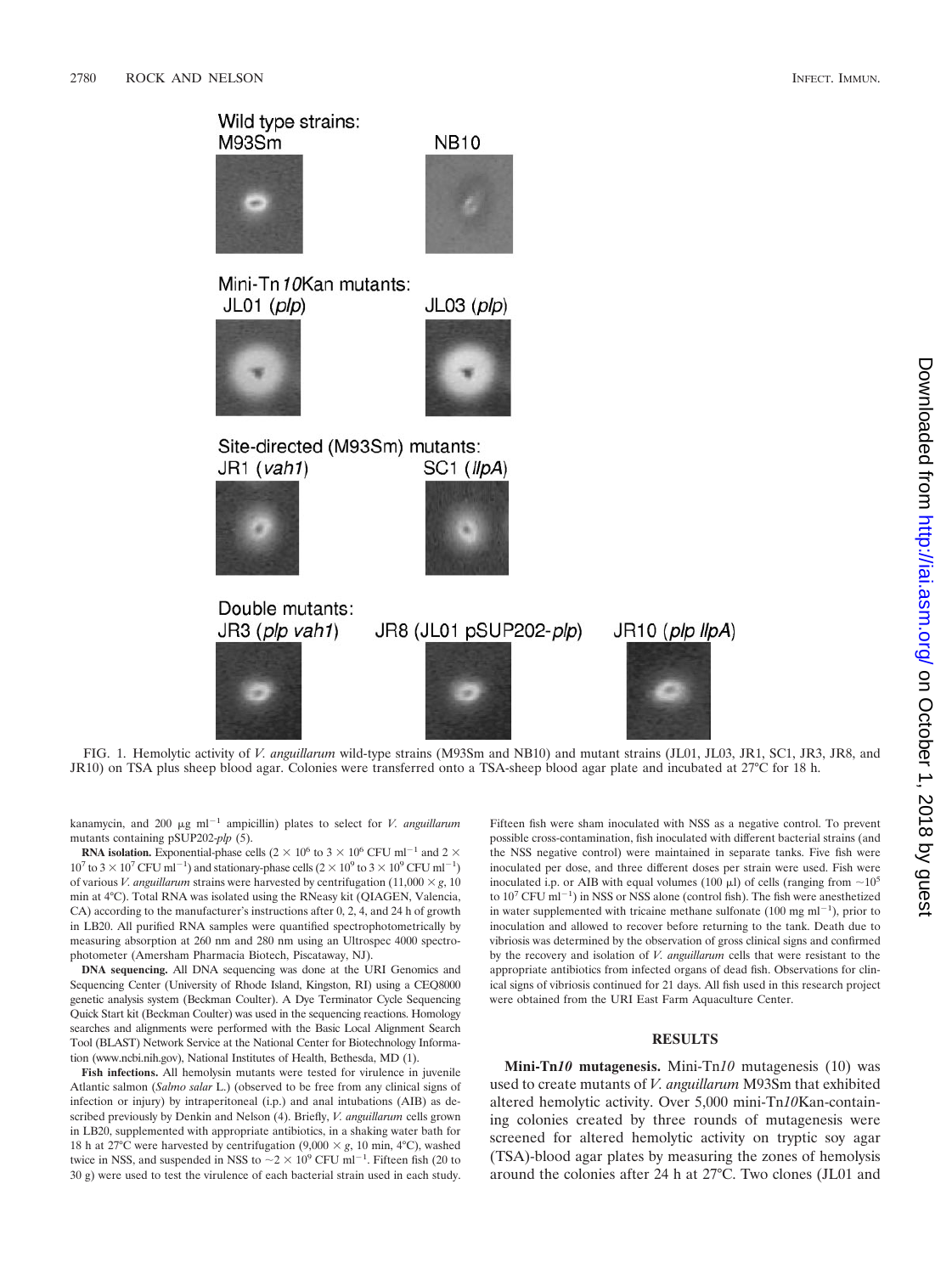

FIG. 2. Map of hemolysin gene region from (A) *V. anguillarum* and (B) *V. cholerae*. For the hemolysin region of *V. anguillarum*, genes coding for the following products are represented: phospholipase/lecithinase (*plp*), hemolysin (*vah1*), lactonizing lipase (*llpA*), and lactonizing lipase activator (*llpB*). For the hemolysin region in *V. cholerae*, genes coding for the following products are represented: lecithinase (*lec*), hemolysin (*hlyA*), chemotaxis transducer (*hlyB*), lipase accessory (*lipBC*), and putative metalloprotease (*prtV*). Arrows indicate the direction of transcription. Figure sizes are approximate.

JL03) that exhibited two- to threefold-higher hemolysin activity compared to the wild-type strain M93Sm were identified (Fig. 1). No hemolysin-negative mutants were observed during the mini-Tn*10*Kan mutagenesis procedure and screening.

**Southern blot analysis.** Southern hybridization analysis of *V. anguillarum* JL01 and JL03 genomic DNA digested with both SacI and XbaI and probed with a DIG-labeled Kan<sup>r</sup> DNA probe was carried out to compare the approximate sizes of the DNA fragments from each mutant containing the mini-Tn*10*Kan insertions. The SacI-XbaI double digestions resulted in a single hybridizable band at 11 kbp for both strains (data not shown). These results, confirmed by DNA restriction mapping and sequence analysis, demonstrated that JL01 and JL03 contain the mini-Tn*10*Kan insertion in the same location; therefore, *V. anguillarum* JL01 was chosen for further analysis and study.

**Cloning and identification of** *V. anguillarum* **putative hemolysin genes,** *vah1***,** *plp***, and** *llpA***.** In order to identify and characterize the gene interrupted by the mini-Tn*10*Kan insertion, the region surrounding the mini-Tn*10*Kan insertion was cloned into the SacI site of pBluescript  $SKII^+$ . The resulting plasmid was designated pJL01.3. Restriction digestion of pJL01.3 using SacI yielded a 17-kbp insertion.

Forward and reverse primers from the mini-Tn*10*Kan (KanDS1 and KanDS4), and modified T7 and T3 pBluescriptspecific primers (Table 2) were used to initiate sequencing of pJL01.3. The sequence of the inserted DNA was determined by primer walking. DNA sequence analysis by BLASTn and BLASTx (1) resulted in the identification of the previously described *V. anguillarum* hemolysin gene (*vah1*) (11), a putative phospholipase/lecithinase gene (*plp*) containing the mini-Tn*10*Kan insertion, a putative lactonizing lipase gene (*llpA*), as well as several other previously unidentified genes in *V. anguillarum* M93Sm, including those coding for trehalose-6-phosphate hydrolase, response regulator, hypothetical protein, and transcriptional regulator (Fig. 2). Additionally, BLASTx analysis of the cloned region revealed that both the amino acid

sequences of the individual ORFs and the gene order are highly conserved in *Vibrio vulnificus*, *Vibrio cholerae*, *Vibrio harveyi*, *Vibrio parahaemolyticus*, and *Vibrio mimicus* (Table 3 and Fig. 2). The *plp* amino acid sequence was found to have 69% identity and 84% similarity to a lecithinase of *V. mimicus*. The *vah1* amino acid sequence exhibited  $\geq 96\%$  identity to the Vah1 sequence previously reported by Hirono et al. (11). Additionally, the predicted amino acid sequence of *llpA* was 87% identical and 94% similar to the lactonizing lipase (VCA0221) sequence found in *V. cholerae*.

**Identification of putative hemolysin genes in** *V. anguillarum* **NB10.** Since the wild-type strain NB10 exhibited very weak hemolytic activity (Fig. 1), we sought to determine whether this strain had the same complement of hemolysin-like genes as the other wild-type strain, M93Sm. Putative hemolysin genes in *V. anguillarum* NB10 were identified using both PCR analysis and Southern blot analysis. Primer sets for *vah1* (RT *vah1*F/RT *vah1*R), *plp* (RT *plp*F/RT *plp*R), and *llpA* (RT *llp*F/RT *llp*R) (Table 2) were used to amplify fragments of these genes from both M93sm and NB10 DNA (Fig. 3). Fragments of identical sizes were amplified for *vah1*, *plp*, and *llpA* from both M93Sm and NB10. Additionally, Southern blot analysis of BamHI*-*HindIII double digests of genomic DNA from M93Sm and NB10 probed with DIG-labeled *vah1*, *plp*, and *llpA* probes revealed bands of identical sizes from each strain (Fig. 3). These results strongly suggest that the same genes are present in both strains.

**Growth of** *V. anguillarum vah1***,** *plp***, and** *llpA* **mutant strains.** Growth experiments were performed to determine whether the mutations created in *vah1*, *plp*, and *llpA* affect the growth rate of the *V. anguillarum* strains grown in LB20, NSSM, and 3M. All mutant strains grew at about the same rate and to the same cell density as the wild-type strain, M93Sm (see Fig. 4 for growth in LB20). As expected, the highest cell densities and fastest growth rates were observed in LB20-grown cells  $(3 \times$  $10^9$  to  $4 \times 10^9$  CFU ml<sup>-1</sup>; 32 to 37 min per generation); slightly reduced cell densities and growth rates were seen in NSSM-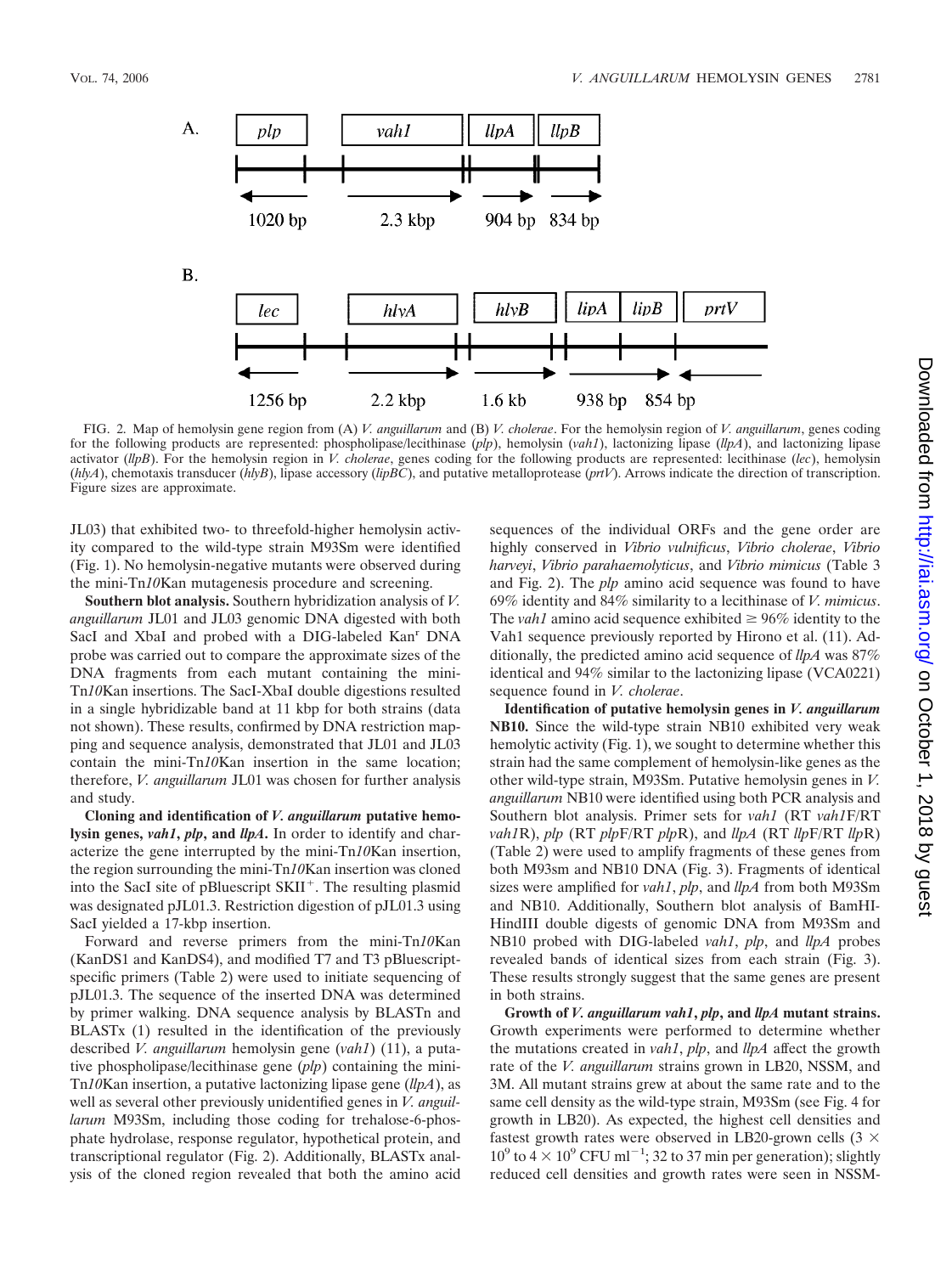| <b>ORF</b> | Size (bp) | Predicted protein<br>size $(aa)^a$ | Accession no. |                                                                                             | % Amino acid: |            | Homologue             |
|------------|-----------|------------------------------------|---------------|---------------------------------------------------------------------------------------------|---------------|------------|-----------------------|
|            |           |                                    |               | Homology to predicted encoded protein                                                       | Identity      | Similarity | accession no.         |
| plp        | 918       | 305                                | DO008059      | <i>V. mimicus</i> lecithinase<br>V. vulnificus CMCP6<br>phospholipase/lecithinase/hemolysin | 69<br>69      | 84<br>80   | AAC63951<br>NP 763362 |
| vah1       | 2,349     | 782                                | DO008059      | L. (Vibrio) anguillarum Vah1<br>V. cholerae hemolysin HlyA                                  | >96<br>56     | >96<br>72  | AAB50894<br>AAA27528  |
| llpA       | 885       | 294                                | DO008059      | <i>V. cholerae</i> lactonizing lipase<br><i>V. vulnificus</i> CKM-1 lipase                  | 87<br>85      | 94<br>89   | NP 232620<br>AAO04476 |
| llpB       | 834       | 278                                | DO008059      | <i>V. cholerae</i> O1 biovar El Tor N16961 lipase<br>activator (foldase) protein            | 42            | 62         | AE004362              |
|            |           |                                    |               | V. parahaemolyticus RIMD 2210633 lipase<br>activator protein                                | 43            | 57         | NP 797559             |

TABLE 3. Hemolysin gene sequence similarity compared to other *Vibrio* species

*<sup>a</sup>* aa, amino acids.





FIG. 3. Detection of hemolysin genes in *V. anguillarum* strains M93Sm and NB10 by Southern blot analysis and PCR amplification. (A) Southern blot analysis of hemolysin genes *vah1* (lanes 1 and 2), *plp* (lanes 3 and 4), and *llpA* (lanes 5 and 6) in *V. anguillarum* strains M93Sm (lanes 1, 3, and 5) and NB10 (lanes 2, 4, and 6). Genomic DNA digested with BamHI and HindIII was separated on a 1% agarose gel and transferred to a nylon membrane, and the blot was probed with a PCR-amplified digoxigenin-labeled probe specific for each gene. (B) PCR amplification of *vah1* (lanes 1 and 2), *plp* (lanes 3 and 4), and *llpA* (lanes 5 and 6) from *V. anguillarum* strains M93 (lanes 1, 3, and 5) and NB10 (lanes 2, 4, and 6) using gene-specific primers (Table 2).

grown cells  $(2.4 \times 10^9 \text{ to } 3.2 \times 10^9 \text{ CFU ml}^{-1}$ ; 40 to 46 min per generation); and the lowest cell densities and growth rates were found in 3M-grown cells (5.3  $\times$  10<sup>8</sup> to 7.3  $\times$  10<sup>8</sup> CFU  $ml^{-1}$ ; 43 to 55 min per generation). These experiments showed that the mutations in the genes (*vah1*, *plp*, and *llpA*) examined in this study did not affect growth in 3M, NSSM, or LB20.

**Hemolytic activity of putative hemolysin mutants.** Hemolytic activities of the wild type and the putative hemolysin mutants were determined by two methods: (i) diameter of hemolytic zones on blood agar plates and (ii) spectrophotometric determination of erythrocyte lysis (11). Strains JL01 and JR2 with insertions in *plp* had two- to threefold-larger zones of -hemolysis than M93Sm, as well as two- to threefold-greater hemolytic values than M93Sm by spectrophotometric determinations at 480 nm (Fig. 1 and 4). Strains JR1 and SC1, with mutations in *vah1* and *llpA*, respectively, each exhibited hemolytic activity identical to that of the wild-type strain M93Sm (Fig. 1 and 4). Further, when a *plp* mutant strain acquired a second mutation in either *vah1* (strain JR3) or *llpA* (strain JR10), the zones of hemolysis declined from two- to threefold above that of the wild-type strain M93Sm to wild-type levels (Fig. 1). The second wild-type strain, NB10, exhibited only about one-half of the beta-hemolytic activity of M93Sm (Fig. 1).

In order to determine whether the amounts of hemolytic activity for each strain (Fig. 4) were proportional to the cell density, the level of hemolytic activity for each strain was normalized to CFU. When the hemolytic specific activity was plotted against time of growth in LB20, it was found that activity peaked at about 2 h (Fig. 5). These data suggested that the expression of the hemolysin genes occurs during the initiation of exponential growth.

**Complementation of the** *plp* **mutant JL01.** In order to determine whether the mutation in *plp* was directly responsible for increased hemolytic activity, the wild-type *plp* gene was cloned into pSUP202 and the resulting plasmid (pSUP202-*plp*) was introduced into JL01 by conjugation. The complemented strain, JR8, grew at approximately the same rate and to the same cell density as the wild-type strain M93Sm. Hemolytic activity was restored to levels observed in the M93Sm wild-type strain (Fig. 1 and 4).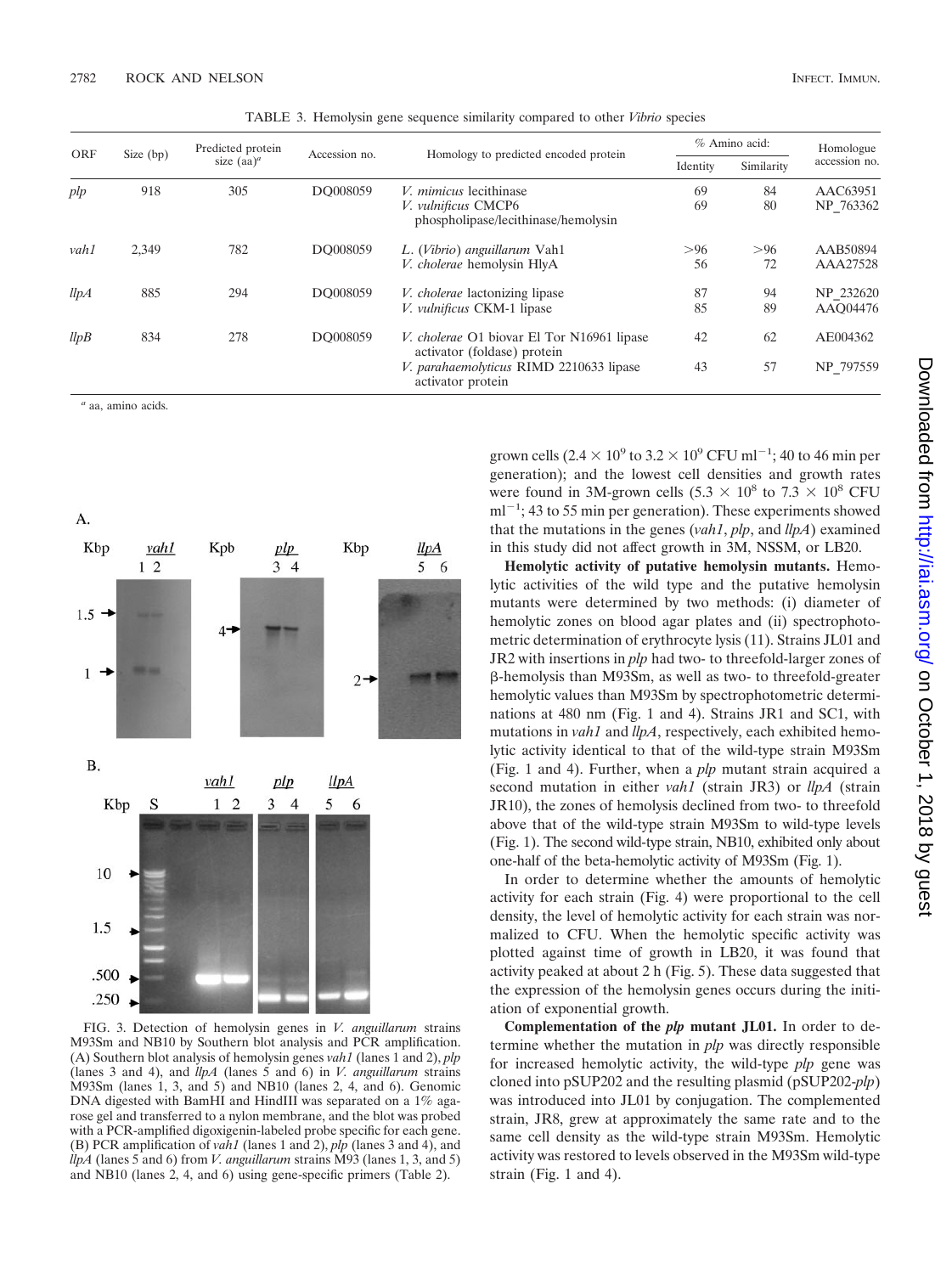

FIG. 4. Spectrophotometric assay of hemolysin activity in the wild-type strain (M93Sm  $[\bullet]$ ) and mutant strains (JL01 [O], JR1  $[\mathbf{\nabla}]$ , JR2  $[\nabla]$ , SC1 [■], and JR8 []) of *V. anguillarum*. *V. anguillarum* cells grown overnight in LB20 (27°C with shaking) were diluted 1:1,000 in fresh LB20, samples  $(0.5 \mu)$  were taken at the times indicated, and hemolytic activity was determined using a twofold dilution of culture supernatant added to 5% sheep erythorcytes. Samples were added to a 96-well microtiter plate, and optical density was determined at 428 nm. The hemolytic activity was calculated as  $OD_{428}/$ dilution, and the values were plotted as solid lines. Additionally, the cell density for each strain was determined and plotted (dashed lines). The data presented are from a representative experiment that was repeated three times. Error bars indicate standard deviation.

**Determination of** *vah1* **and** *plp* **expression by qRT-PCR.** Since hemolysin specific activity peaked early in exponential growth (Fig. 5), qRT-PCR was used to determine whether transcription of the hemolysin genes *plp* and *vah1* corresponded to the hemolysin specific activity. Transcription of both *plp* and *vah1* peaked at 2 h of growth in LB20 (Fig. 6). Specifically, in M93Sm transcript levels of *plp* and *vah1* increased by 62-fold and 1.8-fold, respectively, during the first 2 h of growth in LB20 (Fig. 6). When transcription of *plp* and *vah1*

was measured in the weakly hemolytic wild-type strain NB10, *plp* increased by 2.9-fold, while *vah1* showed no increase during the first 2 h of growth in LB20. These increases were 4.7% and 56%, respectively, of those in M93Sm. As in M93Sm, levels of *plp* and *vah1* transcripts declined after 2 h of growth in LB20.

Expression of *plp* and *vah1* was also measured in the *plp* mutant strain, JL01 (Fig. 6). As expected, no *plp* transcripts were detected. However, accumulation of *vah1* transcripts in JL01 increased 12.6-fold during the first 2 h of growth in LB20



FIG. 5. Hemolytic specific activity of *V. anguillarum* strains M93Sm (●), JL01 (○), JR1 (▼), JR2 (▽), SC1 (■), and JR8 (□). Hemolytic activity (data from Fig. 4) was normalized to cell density (CFU m $1^{-1}$ ) of each culture and is plotted as solid lines. Cell density for each strain is plotted as dashed lines.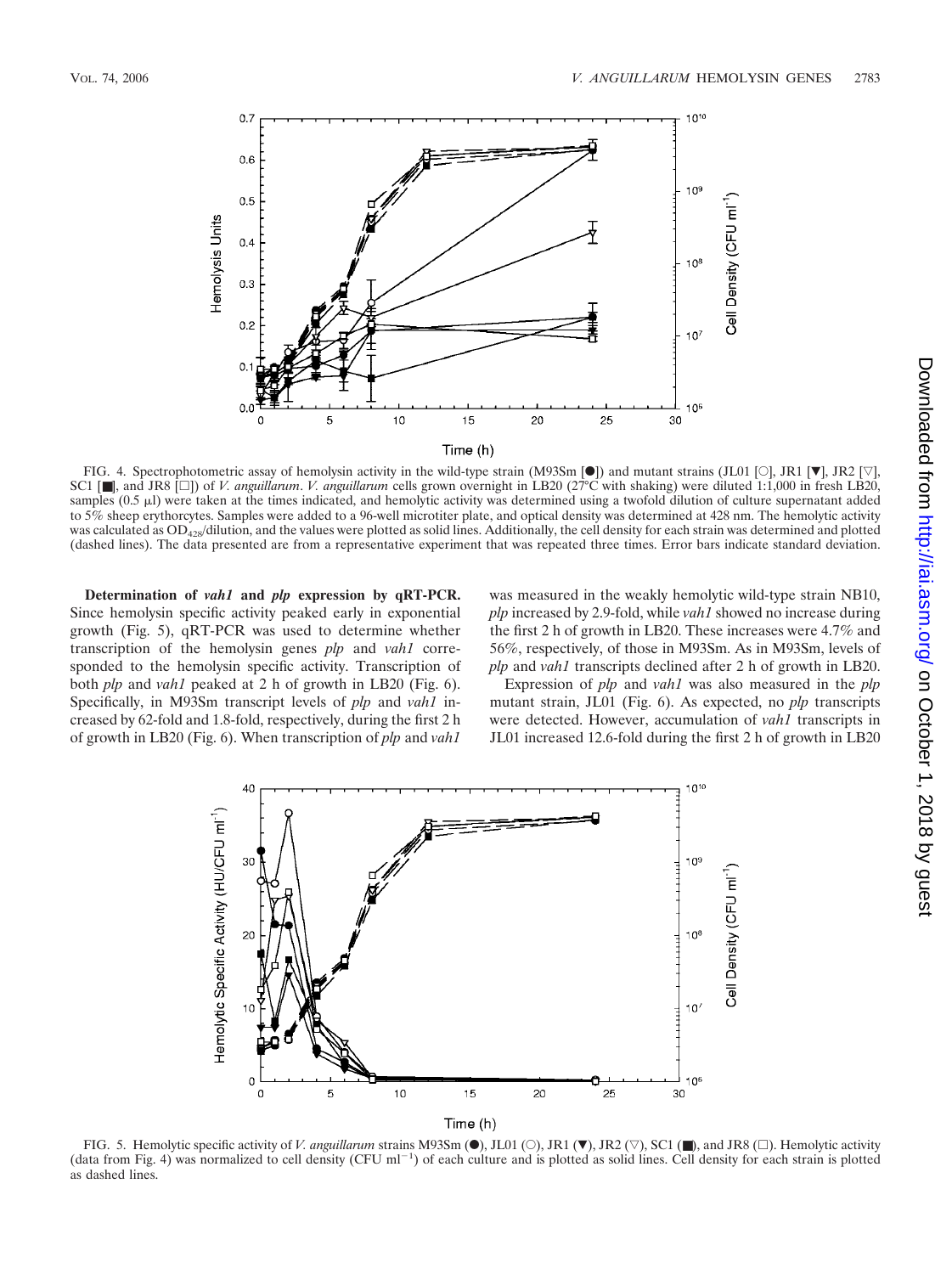

FIG. 6. Change in transcription of the hemolysin genes *vah1* and *plp* in *V*. *anguillarum* strains M93Sm, JL01, and NB10 determined by qRT-PCR. Cells were grown overnight in LB20, diluted to  $3 \times 10^6$  in fresh LB20, and allowed to incubate at 27°C with shaking. Cell samples were taken at 0, 2, and 6 h of growth, total RNA was extracted, and the copy number of *vah1* and *plp* was determined for each strain by qRT-PCR. Copy number is shown per 10 ng of total RNA. The data are from one representative experiment of three replicates. Each data point is an average of two determinations, and the error bars indicate the standard deviation. The first three data bars at each time point represent *vah1* transcripts, and the second three data bars represent *plp* transcripts. In each group of three, the *V*. *anguillarum* strains are M93Sm, JL01, and NB10, respectively.

or was 7 times higher than that in the wild-type strain M93Sm (Fig. 6). These data suggest that *plp* acts to decrease hemolytic activity at the transcriptional level either by repressing *vah1* transcription or possibly by destabilizing *vah1* transcripts.

**Virulence study of JL01 in Atlantic salmon.** Juvenile Atlantic salmon were infected with *V. anguillarum* M93Sm, JL01, JR1, SC1, and JR8 by i.p. injection (Table 4). Fish inoculated with  $\sim$ 3  $\times$  10<sup>6</sup> CFU of the wild-type strain M93Sm suffered 100% mortality by 2 days, while fish inoculated with  $\sim$  3  $\times$  10<sup>5</sup> CFU exhibited 60% mortality by 6 days. Similar levels of killing were observed in fish inoculated with JL01 (*plp*) or SC1 (*llpA*). In contrast, salmon inoculated with JR1 (*vah1*) suffered only 80% mortality over 6 days at the highest dose  $(1.3 \times 10^6 \text{ CFU})$ and no deaths when inoculated with lower doses ( $\sim$ 1  $\times$  10<sup>5</sup>) CFU). Fish inoculated with JR8 (JL01 complemented with pSUP202-*plp*) were killed at the same levels and rates as fish inoculated with the wild-type strain M93Sm (Table 4).

Juvenile Atlantic salmon were also inoculated with lethal doses of *V. anguillarum* M93Sm and JL01 by anal intubation (Table 4). Mortalities due to vibriosis occurred at almost the same rates in fish inoculated with the wild-type M93Sm strain as with the *plp* mutant, JL01.

#### **DISCUSSION**

Hemolytic activity by *V. anguillarum* cells has been suggested to be a virulence factor during infection of fish by contributing to hemorrhagic septicemia and diarrhea (11). In this study, three hemolysin-related genes of *V. anguillarum* (*plp*, *vah1*, and *llpA*) were identified, mutated, and characterized with regard to hemolysin activity, expression, and virulence. Initial mini-

Tn*10*Kan mutagenesis created a mutation in *plp* (JL01) that caused a two- to threefold increase in hemolytic activity over that of the wild type. The regions surrounding the insertion mutation were cloned and sequenced, revealing a hemolysin region containing *plp*, *vah1*, *llpA*, and *llpB*. A second *plp* mutant, JR2, created by site-directed mutagenesis exhibited an identical phenotype to JL01. Complementation of JL01 with wild-type *plp* inserted into the shuttle vector pSUP202 restored hemolytic activity to wild-type levels. Additionally, the *plp*-null mutant JL01 produces seven-fold-higher levels of *vah1* transcript than does the wild-type strain M93Sm (Fig. 6). Taken together, these data strongly suggest that *plp* acts to repress hemolytic activity. The inferred *plp* amino acid sequence shows 69% identity and 80% similarity to the phospholipase/lecithinase/hemolysin of *V. vulnificus* CMCP6 with similar scores for relatedness to the lecithinase (encoded by *phl*) of *V. mimicus* and the thermolabile hemolysin/cytolysin/lecithinase (encoded by *lec*) of *V*. *cholerae*.

The deduced amino acid sequences of the *vah1* gene and the previously reported *Listonella* (*Vibrio*) *anguillarum vah1* (11), *Vibrio cholerae* EI Tor hemolysin (*hlyA*), and *V. fluvialis* hemolysin showed high degrees of amino acid sequence identity,

TABLE 4. Virulence of *V. anguillarum* strains in juvenile Atlantic salmon

| Strain                               | Dose/fish                                                            | Total %                   | Time of death in days                                 |
|--------------------------------------|----------------------------------------------------------------------|---------------------------|-------------------------------------------------------|
|                                      | (CFU)                                                                | mortality                 | (no. of deaths/total fish)                            |
| i.p. inoculation<br>M93Sm            | $3.69 \times 10^{6}$<br>$3.34 \times 10^{5}$<br>$2.89 \times 10^{4}$ | 100<br>60<br>20           | 1(1/5), 2(5/5)<br>4(2/5), 6(3/5)<br>6(1/5)            |
| $JL01$ (plp)                         | $3.85 \times 10^{6}$                                                 | 100                       | 2(4/5), 3(5/5)                                        |
|                                      | $3.00 \times 10^{5}$                                                 | 40                        | 5(1/5), 7(2/5)                                        |
|                                      | $3.03 \times 10^{4}$                                                 | $\theta$                  | $NA^a$                                                |
| $JR1$ ( <i>vah1</i> )                | $1.30 \times 10^6$                                                   | 80                        | $4$ (1/5), 5 (2/5), 6 (4/5)                           |
|                                      | $1.10 \times 10^{5}$                                                 | $\mathbf{0}$              | <b>NA</b>                                             |
|                                      | $1.10 \times 10^{4}$                                                 | $\theta$                  | <b>NA</b>                                             |
| $SC1$ (llpA)                         | $3.60 \times 10^{6}$                                                 | 100                       | 1(1/5), 2(3/5), 4(5/5)                                |
|                                      | $3.20 \times 10^{5}$                                                 | 60                        | 4(2/5), 5(3/5)                                        |
|                                      | $3.34 \times 10^{4}$                                                 | $\theta$                  | <b>NA</b>                                             |
| <b>JR8</b> (JL01<br>$pSUP202\n-plp)$ | $1.00 \times 10^{6}$<br>$1.00 \times 10^{5}$<br>$1.00 \times 10^{4}$ | 100<br>40<br>$\mathbf{0}$ | 1(2/5), 2(3/5), 3(5/5)<br>4(1/5), 6(2/5)<br><b>NA</b> |
| Control (NSS)                        |                                                                      | $\theta$                  | <b>NA</b>                                             |
| $AIBc$ inoculation<br>M93Sm          | $3.69 \times 10^{6}$<br>$3.34 \times 10^{5}$<br>$2.89 \times 10^{4}$ | 40<br>20<br>20            | 2(1/5), 4(2/5)<br>3(1/5)<br>6(1/5)                    |
| JLO1                                 | $3.85 \times 10^{6}$                                                 | 40                        | 2(1/5), 7(2/5)                                        |
|                                      | $3.00 \times 10^{5}$                                                 | 40                        | 3(1/5), 4(2/5)                                        |
|                                      | $3.03 \times 10^{4}$                                                 | $\mathbf{0}$              | NA                                                    |
| Control (NSS)                        |                                                                      | 6.67                      | 4 $(1/15)^b$                                          |

<sup>&</sup>lt;sup>*A*</sup> NA, not applicable; no fish deaths occurred during the 21-day experiment. *<sup>b</sup>* The dead fish did not show clinical symptoms of vibriosis, and no *V. anguillarum* cells could be isolated from the fish. *<sup>c</sup>* AIB, anal intubation.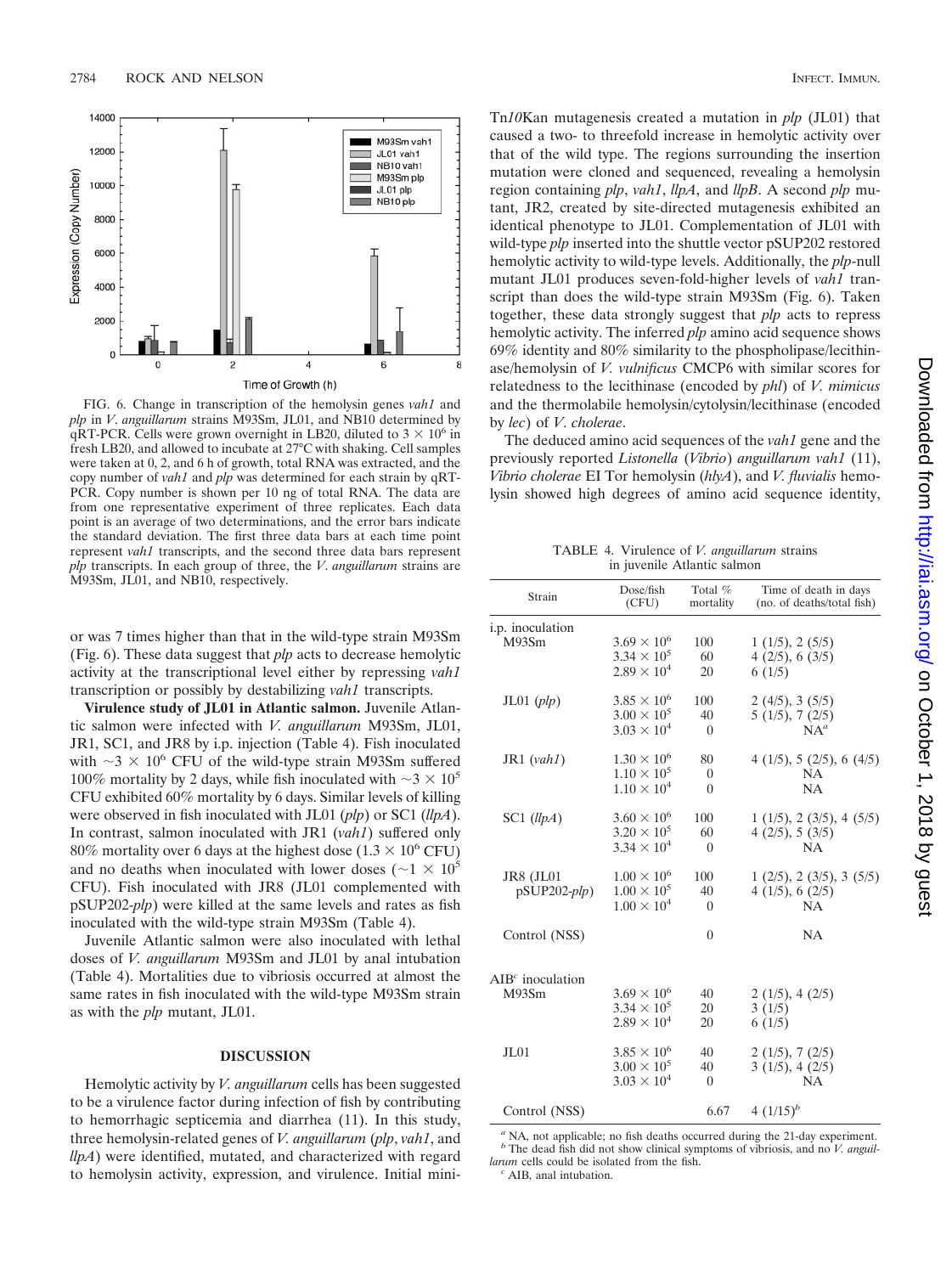with identities of  $>96\%$ , 56%, and 59%, respectively. Additionally, the amino acid similarities between *V. anguillarum vah1* and the hemolysins of *V. cholerae* and *V*. *fluvialis* were 72% and 71%, respectively. The HlyA, VmhA, and *V. fluvialis* hemolysins act as pore formers to create anion-permeable channels in membranes that cause ion leakage and, ultimately, cell lysis and cell death (16). The pore-forming properties of these cytolytic toxins occur when single protein subunits oligomerize to form anion-selective channels in either biological or artificial membranes (16).

The gene order of the hemolysin region was found to be highly conserved in various *Vibrio* species (8, 20). As illustrated in Fig. 2, the hemolysin region in *V. cholerae* contains genes (*lec*, *hlyA*, *hlyB*, *lipA*, and *lipB*) that, with the exception of *hlyB*, are homologous to *plp*, *vah1*, *llpA*, and *llpB* of *V. anguillarum*, respectively. The *hlyB* gene of *V. cholerae* apparently encodes a methyl-accepting chemotactic protein (20). No homologue to *hlyB* is found in the hemolysin region of *V. anguillarum*. It has been proposed that the genetic organization of this region of *V*. *cholerae* is part of a pathogenicity island, encoding products capable of damaging host cells and/or involved in nutrient acquisition (20). The same may be the case in *V. anguillarum* as well.

While phospholipases are associated with virulence in bacterial diseases (8), the role of phospholipases in the colonization of the gastrointestinal tract or infectious disease pathogenesis is unknown. Sequence analysis of M93Sm revealed the 918-bp open reading frame *plp* (*p*hospho*l*i*p*ase), which is homologous to *lec*, encoding a 305-amino-acid protein. The predicted sequence exhibits strong amino acid sequence homology to phospholipases in other *Vibrio* species.

While mutations in *plp* consistently resulted in two- to threefold-increased hemolytic activity, mutations in either *vah1* or *llpA* had no effect on hemolytic activity. However, double mutations in *plp* and *vah1* or in *plp* and *llpA* restored hemolytic activity to wild-type levels. These data support the idea that *plp* negatively regulates *vah1* and *llpA*. The data also suggest that there may be more than one gene responsible for hemolytic activity in *V. anguillarum* M93Sm since no single or double mutation in the gene cluster containing *plp*, *vah1*, and *llpA* results in the loss of hemolytic activity. It is possible that a mutation in *vah1* could have a polar effect on *llpA*. Double mutations in *plp* and in *vah1* or *llpA* result in a restoration of hemolytic activity to wild-type levels from the two- to threefold increase in hemolytic activity exhibited by *plp* mutants. Hirono et al. (11) showed that in *E. coli*, *vah1* functions as a hemolysin; however, it is not clear whether *llpA* encodes a hemolysin. A mutation in the *vah1* gene attenuates virulence of *V. anguillarum* in juvenile Atlantic salmon, while an *llpA* mutant (SC1) is not attenuated and is as virulent as the wild-type strain M93Sm (Table 4). These data suggest that *vah1* is a virulence factor, while *llpA* appears to assist in hemolytic activity but is not required for virulence.

In fish infection studies (Table 4), single mutations in *plp* and *llpA* had no effect on virulence. The *plp*-complemented strain, JR8, also exhibited no change in virulence. As noted above, virulence in Atlantic salmon is attenuated in strain JR1 (*vah1*). Specifically, 60% of fish inoculated i.p. with doses of  $\sim$ 10<sup>5</sup> CFU of M93Sm die of vibriosis within 6 days. However, no fish die when inoculated i.p. with  $\sim 10^5$  CFU of JR1. These

data strongly suggest that *vah1* is a virulence gene for *V. anguillarum*.

While M93Sm and NB10 both contain the hemolysin genes characterized in this study (*vah1*, *plp*, and *llpA*), the hemolytic activities differ between the two wild-type strains (Fig. 1 and 4). The data presented in Fig. 6 suggest that the differences in hemolytic activity between the two wild type strains are the result of different levels of expression of the hemolysin genes (Fig. 6). Strain NB10 expresses lower levels of *vah1* and *plp* than does M93Sm. In both NB10 and M93Sm, expression data obtained by RT-qPCR show that expression of the hemolysin genes is turned on during the early exponential phase. Denkin and Nelson (4, 5) describe other differences in the pathogenicity of M93Sm and NB10. They examined the expression and role of the EmpA metalloprotease in pathogenesis in M93Sm and NB10 (4). Since *empA* is expressed only during the stationary phase and the hemolysin genes are expressed most strongly during the exponential phase, these two virulence factors (hemolysins and metalloprotease) may have different relative values in promoting pathogenesis by each wild-type strain. We show here that M93Sm exhibits about twofold more hemolytic activity than does NB10. In contrast, Denkin and Nelson (4) showed that NB10 exhibits greater EmpA activity. Further, the *empA* mutant of NB10, NB12, is avirulent in juvenile Atlantic salmon, while M99, the *empA* mutant of M93Sm, shows from no reduction to only mild reduction in virulence in juvenile Atlantic salmon, depending upon the route of infection (4).

We also analyzed the *empA* mutant strain M99 to determine whether the knockout of *empA* effects hemolytic activity. It has been reported by Song et al. (25) that aerolysin is activated by metalloprotease in *Aeromonas veronii* biovar *sobria*. Our results show that inactivation of the EmpA protease in *V. anguillarum* M93Sm does not inhibit hemolytic activity (data not shown). We also note that genes involved in hemolysin activity are induced in early exponential phase, while Denkin and Nelson (4, 5) show that the *empA* metalloprotease is induced in stationary phase.

Despite screening over 5,000 mini-Tn*10*Kan transponson mutants, no hemolysin-negative mutants were detected; only the up-regulated mutants Jl01 and Jl03 were observed. These data strongly suggest that a second gene cluster acts with *vah1* and *plp* in the regulation and production of hemolysin activity in *V. anguillarum* M93Sm. Identification of a second hemolysin gene or gene cluster and the creation of a null mutant in hemolytic activity will further elucidate the role of hemolysins in promoting pathogenesis by this organism.

#### **ACKNOWLEDGMENTS**

This work was supported by the National Research Initiative of the USDA Cooperative State Research, Education, and Extension Service, grant no. 2002-35204-12252 and 2005-35204-16294, awarded to D.R.N.

#### **REFERENCES**

- 1. **Altschul, S. F., T. L. Madden, A. A. Schaffer, J. Zhang, Z. Zhang, W. Miller, and D. J. Lipman.** 1997. Gapped BLAST and PSI-BLAST: a new generation of protein database search programs. Nucleic Acids Res. **25:**3389–3402.
- 2. **Austin, B., and D. A. Austin.** 1999. Characteristics of the pathogens. Bacterial fish pathogens: disease of farmed and wild fish, 3rd ed. Praxis Publishing Co., London, United Kingdom.
- 3. **Ausubel, F. M., R. Brent, R. E. Kingston, D. D. Moore, J. G. Seidman, J. A.**